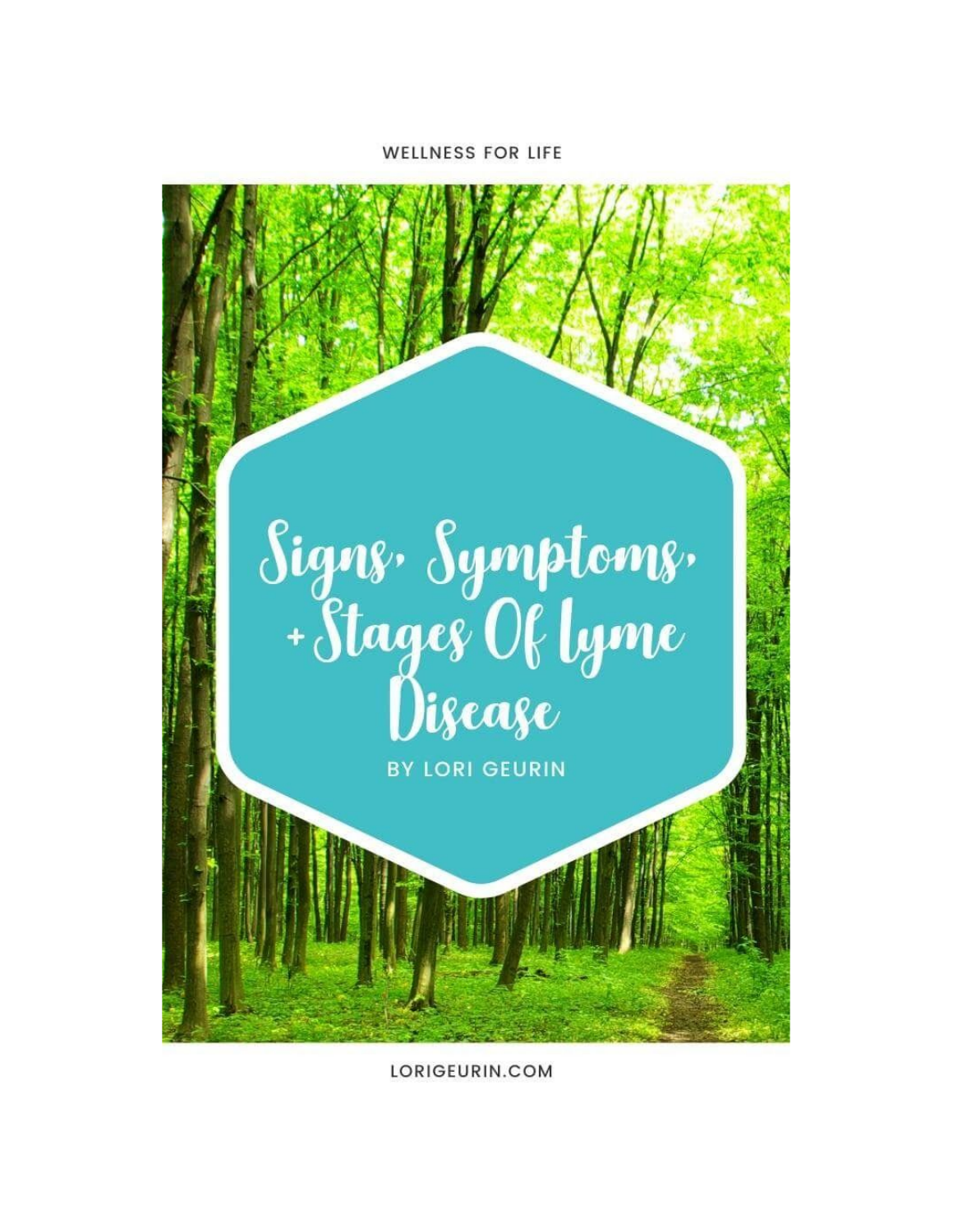# **Signs, Symptoms, And Stages Of Lyme Disease**

## **Stage 1: Early Localized Lyme Disease (1 to 4 weeks)**

*This stage can develop from days to weeks after becoming infected.*

### **Symptoms may include:**

- Rashes Less than 50% of Lyme patients remember developing a rash. Sometimes the rash looks like a bulls-eye. This is referred to as erythema migrans (EM). It is a myth that you must have this rash to have Lyme disease [\(1](http://www.ilads.org/lyme/about-lyme.php)). I did not ever see a bull-eye rash but have developed a number of unusual red and splotchy rashes since the tick bites (for more on rashes, keep reading below).
- Flu-like symptoms, such as fever and chills, fatigue, headache, pain, or stiffness in the neck and swollen lymph nodes  $(2)$  $(2)$ .
- Nausea, dizziness, and vomiting

## **Stage 2: Early Disseminated Lyme Disease Infection (1 to 4 months)**

*This stage develops when the disease is not found and/or treated properly soon after infection. At this point, the infection can begin to affect the joints, heart, nervous system, and skin.*

### **Symptoms may include:**

- More rashes that start to appear in different parts of the body due to the infection spreading
- Paralysis of the facial muscles, or Bell's Palsy
- Fainting
- Headaches or [migraines](https://www.lorigeurin.com/signs-youre-having-a-migraine/)
- Painful, swollen joints, such as the knees
- Heart palpitations or Lyme carditis
- Conjunctivitis, or pink eye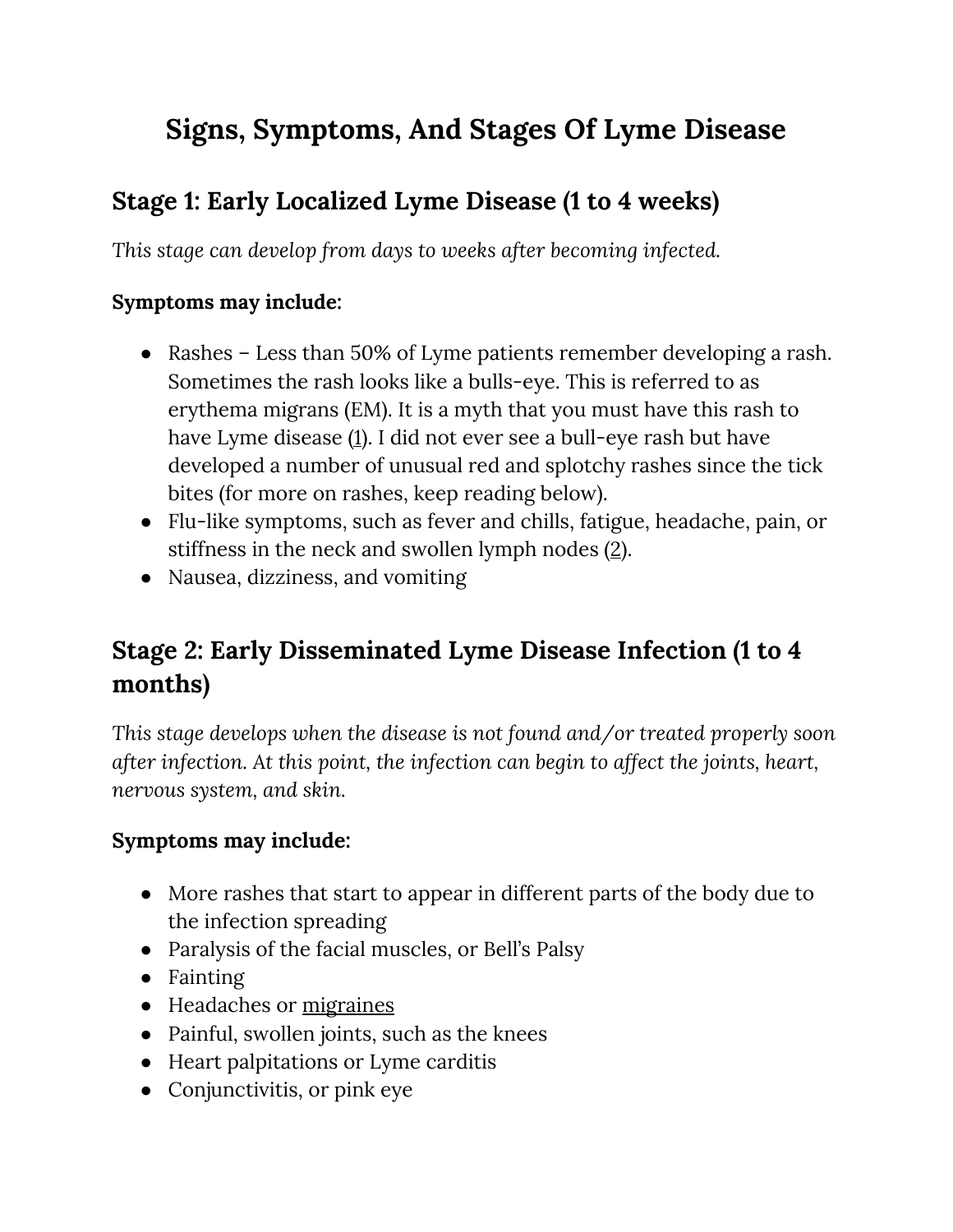$\bullet$  Meningitis – swelling of the brain

## **Stage 3: Late Persistent Lyme Disease, Or Chronic Lyme**

*Failure to treat Lyme promptly can cause damage to the brain, joints, and nervous system. This is the most serious stage.*

#### **Symptoms may include:**

- Extreme exhaustion which is not relieved by sleeping or resting
- Inability to control facial muscles
- Heart problems, such as pericarditis
- Tingling and numbness of the hands and feet
- Arthritis, often in the larger joints, such as the knees
- Short-term memory loss
- Confusion
- Difficulty thinking or reasoning
- Difficulty speaking
- Getting lost, even in familiar areas
- Anxiety, panic attacks
- Seizures
- Tremor
- Sensitivity to sound, light, and smells
- Headaches and migraines
- Mood swings, depression
- Sleep disorders
- Migrating joint and muscle pain
- Vertigo
- Difficulty hearing
- Vision difficulties
- Weight gain or loss
- "Air hunger"
- Pain in the chest or ribs
- "Heart block"
- Neck pain, stiffness and cracking